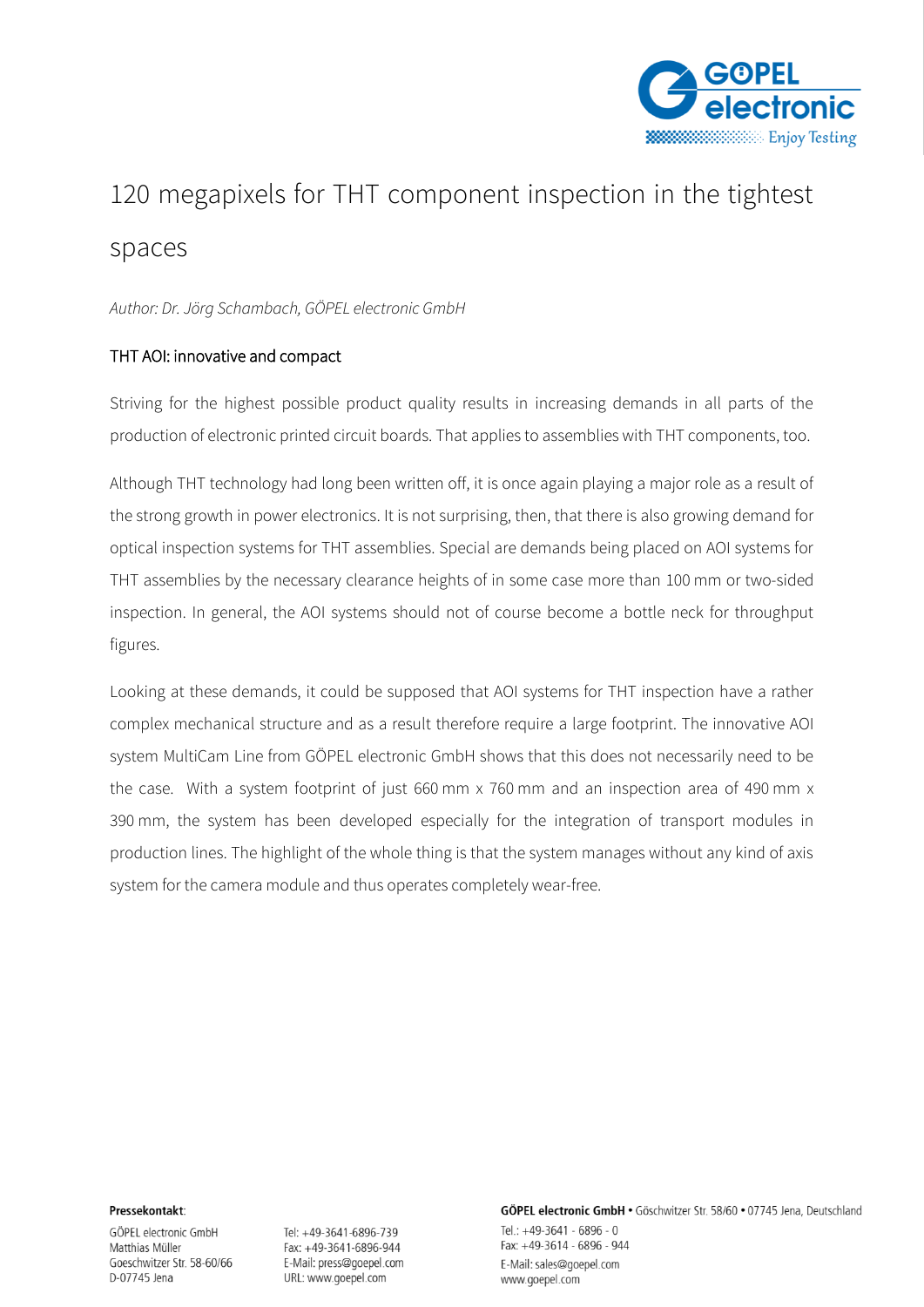



*Figure 1: MultiCam Line*

## Key technology in multi-camera image capture

But what is behind this innovative concept? First and foremost, the AOI system stands out due to the integrated MultiEyeS image-capture module. This image-capture unit consists of a matrix arrangement of a defined number of cameras. The image capture from all cameras takes place virtually simultaneously, and the individual images are then assembled to form an overall picture. The system software also performs something which every amateur photographer appreciates when creating a panoramic photograph, known in the industry as "stitching". The individual images from the cameras are combined to form an overall picture using a stitching algorithm that is optimised for the application in question, meaning that there are a total of 12,000 x 10,000 colour pixels, i.e. a total of 120 megapixels, available for image capture of the inspection area. Since the image capture of the cameras is performed as far as possible in parallel and the stitching algorithm is trimmed for speed, a full-surface image of a component measuring 490 mm x 390 mm is available in less than 5 seconds. With a physical resolution of 40  $\mu$ m, the MultiEyeS image-capture module focuses in particular on inspection tasks for THT placement monitoring and for inspection of protective coatings. A special advantage of this innovative image-capture concept is that no relative motion between the camera

#### Pressekontakt:

GÖPEL electronic GmbH Matthias Müller Goeschwitzer Str. 58-60/66 D-07745 Jena

Tel: +49-3641-6896-739 Fax: +49-3641-6896-944 E-Mail: press@goepel.com URL: www.goepel.com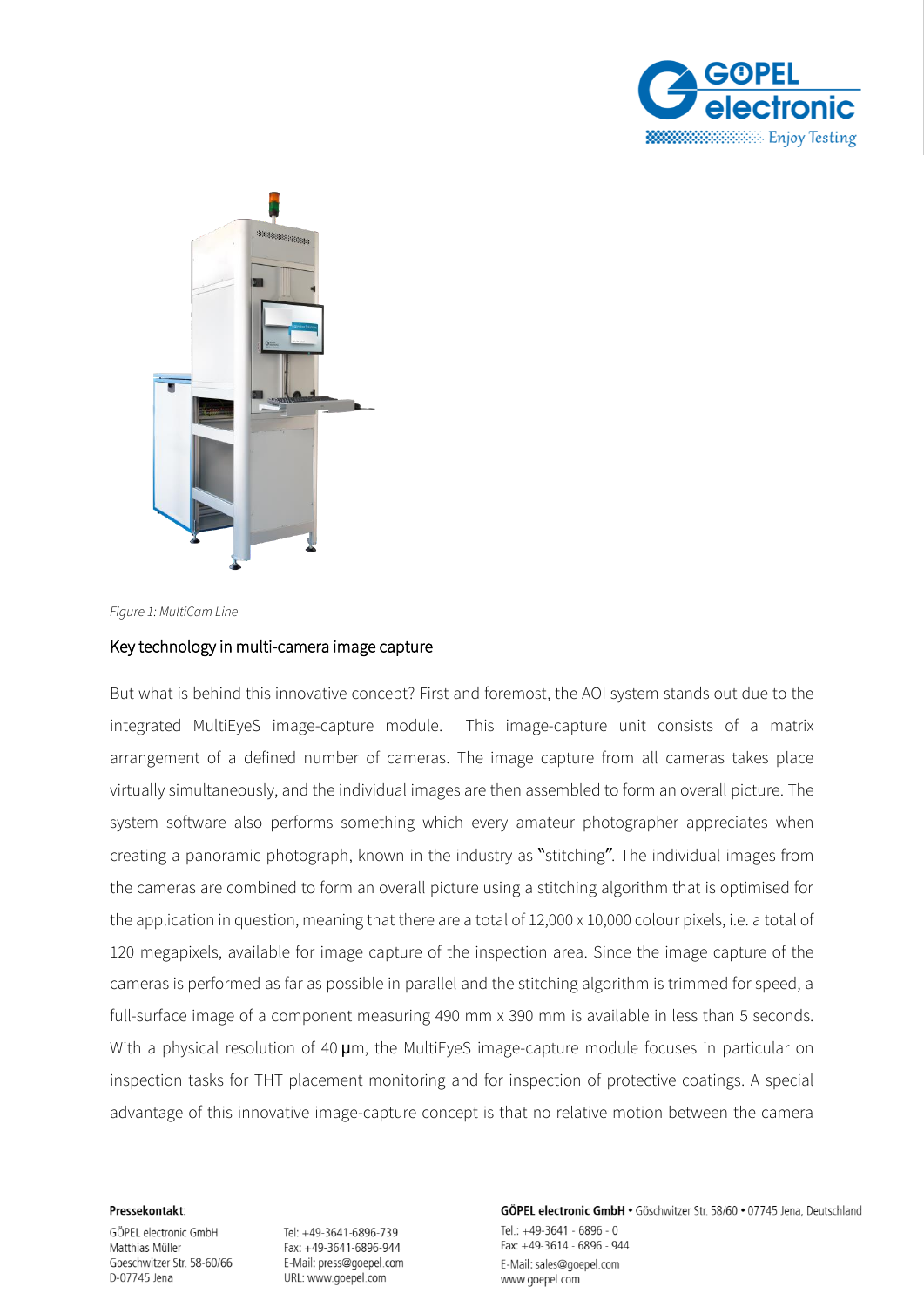

and inspection object is necessary for large-area image capture and that completely wear-free and maintenance-free AOI systems without an x/y-axis system are therefore possible.



## *Figure 2: MultiEyeS camera module*

## Modular system concept

The MultiCam Line can very easily be integrated in the manufacturing process, with minimal space requirements. One typical application is to set the system up on an existing conveyor belt. The extremely compact construction, with a footprint of just 660 mm x 760 mm, is particularly noteworthy. Despite these minimal space requirements, an inspection area of 490 mm x 390 mm is covered. This makes the system particularly interesting for production lines where THT placement is currently not being checked, or is being checked only by means of visual inspection. The system can easily be retrofitted here.

An essential requirement for AOI systems for THT placement monitoring stems from the height of the component to be inspected, which in some cases can be more than 100 mm. Accordingly, the clearance height and the inspection area must cover this area. Here, too, the MultiEyeS image-capture module scores well. Thanks to the optimised integration of the camera module, it has been possible to achieve a depth of field of more than 100 mm.

## Creating test programs in the same way as on a tablet

Last but not least, an innovative device concept also involves an advanced operating concept. The newly developed PILOT AOI software uses numerous innovative software technologies: in addition to optimised data structures for test programs, libraries and test results, users have at their disposal additional algorithms for advanced inspection tasks thanks to advanced image-processing core

#### Pressekontakt:

GÖPEL electronic GmbH Matthias Müller Goeschwitzer Str. 58-60/66 D-07745 Jena

Tel: +49-3641-6896-739 Fax: +49-3641-6896-944 E-Mail: press@goepel.com URL: www.goepel.com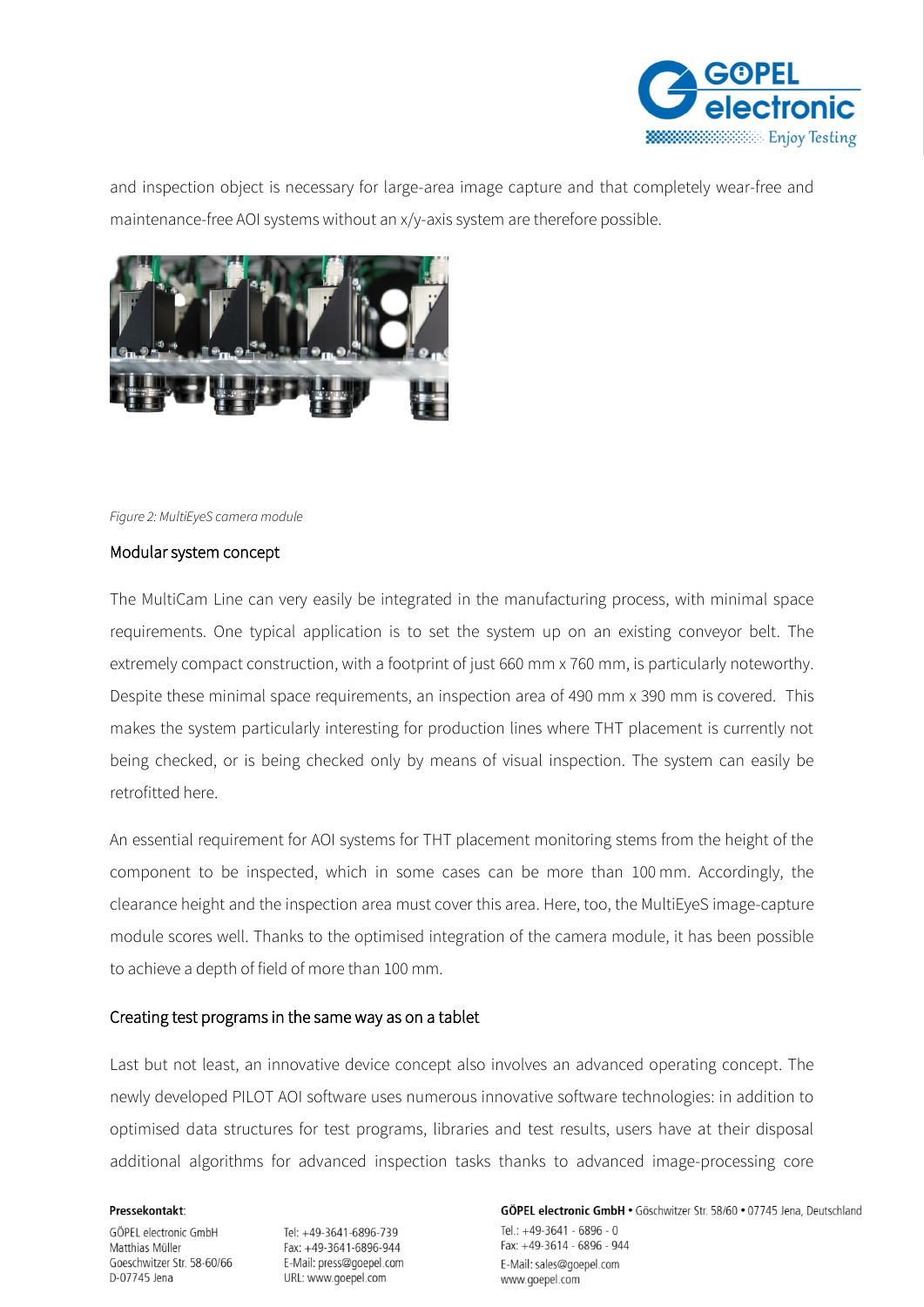

software. A particular highlight is the integrated "SmartGuide", with which GÖPEL electronic has developed an interface between operator and system in the style of touch-screen navigation for very fast, clear and neat creation of test programs. Even inexperienced users can create test programs quickly and conveniently. The clearly structured and smooth workflow in addition to the full touchscreen operation with large input fields make creating programs as easy as handling a smartphone.



## *Figure 3: PILOT AOI SmartGuide software*

The PILOT AOI software also has, among other things, all of the features necessary for THT placement monitoring, such as presence, positional accuracy, polarity, colour verification and labelling (OCR). A flexible import module for all common insertion data, Gerber data and CAD formats is available for automatic test program generation.

# PILOT Connect – The Future is Becoming Reality

PILOT Connect – this is the answer from GÖPEL electronic for all the challenges connected with the possibilities of Industry 4.0. First and foremost, PILOT Connect presents itself as a module for linking all the inspection data of automated optical inspection, solder paste inspection and X-ray inspection, with a full range of functions. The inspection, machine and operating data of the connected systems are centrally recorded and managed. Flexibility in particular guarantees the connection of various database systems: PILOT Connect can be linked both to MySQL servers, MSSQL servers and Oracle database systems. There is also an integrated interface with other MES systems. This ensures seamless

#### Pressekontakt:

GÖPEL electronic GmbH Matthias Müller Goeschwitzer Str. 58-60/66 D-07745 Jena

Tel: +49-3641-6896-739 Fax: +49-3641-6896-944 E-Mail: press@goepel.com URL: www.goepel.com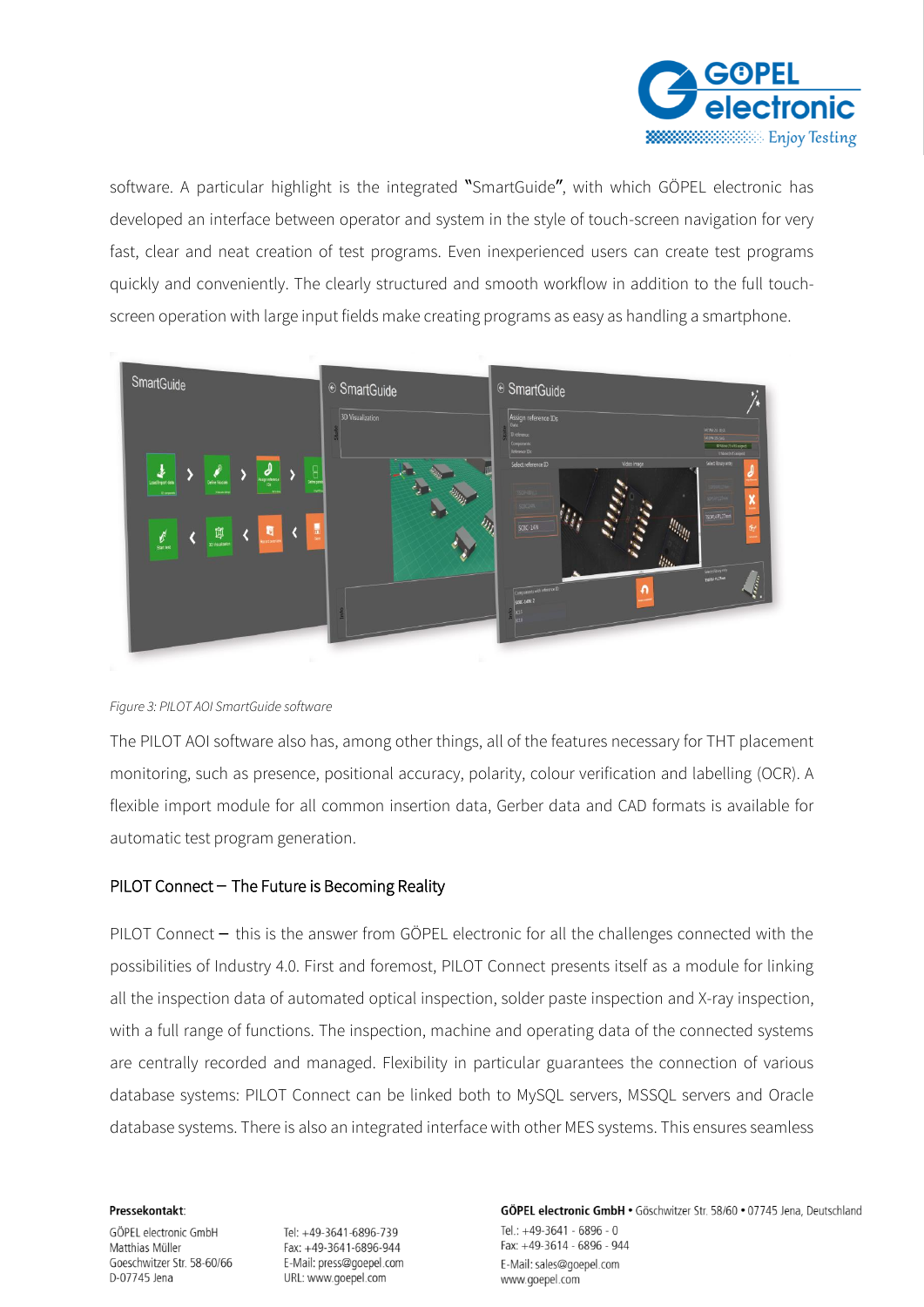

traceability in the production process. The software still offers the opportunity for statistical evaluation of all the data. As a whole, there are therefore various possibilities for process optimisation.



*Figure 4: PILOT Connect software*

In the specific case of the MultiCam Line, all inspection data is captured by PILOT Connect and then supplied to a verification and repair station using the PILOT Verify software. Since the THT placement is typically monitored before the soldering process, incorrect placement can in this case easily be corrected.

# **Summary**

For production lines where THT placement is currently not being checked, or is being checked only by means of visual inspection, integration of the MultiCam Line is the ideal opportunity to retrofit an AOI system. The completely wear-free and maintenance-free AOI system, which has no x/y-axis system, also offers the excellent opportunities for integration in other applications, too. The newly developed camera module MultiEyeS is the basis for the system's outstanding properties, such as maximum test

## Pressekontakt:

GÖPEL electronic GmbH Matthias Müller Goeschwitzer Str. 58-60/66 D-07745 Jena

Tel: +49-3641-6896-739 Fax: +49-3641-6896-944 E-Mail: press@goepel.com URL: www.goepel.com